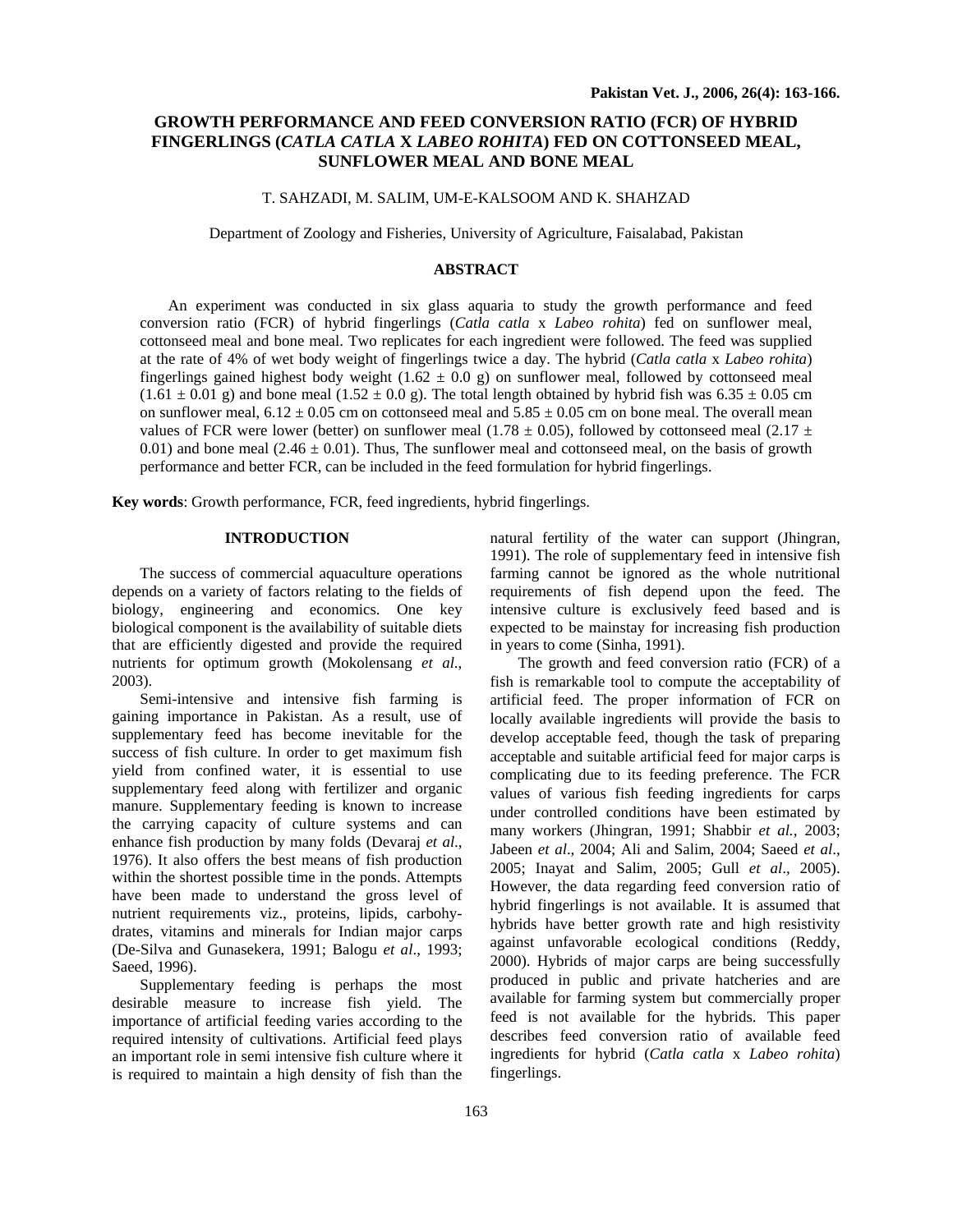## **MATERIALS AND METHODS**

#### **Experimental fish**

Fingerlings of hybrid (*Catla catla* x *Labeo rohita*) were collected from Government Fish Seed Hatchery, Faisalabad, Pakistan. The fingerlings were kept in glass aquaria for two weeks for acclimatization. During this period, the fingerlings were fed on rice polishing. The experiment was run in six glass aquaria in Fish Nutrition Libratory, Department of Zoology and Fisheries, University of Agriculture, Faisalabad, Pakistan. The working dimension of each aquarium was 60 x 40 x 44 cm³. Each aquarium was filled with water up to level of 25 cm which was maintained throughout the experimental period.

#### **Ingredients**

The three ingredients i.e. sunflower meal, cottonseed meal and bone meal were dried and grinded to powder form. The proximate composition of three ingredients is shown in Table 1. After acclimatization, 10 fingerlings were randomly transferred to each aquarium. The average initial body weight of fingerlings was  $1.21 \pm 0.01$ g. Two replicates were followed for each treatment. The feed was applied at the rate of 4% of body weight of the fingerlings throughout the experimental period of six weeks.

**Table 1: Chemical composition of three feed ingredients** 

| <b>Ingredients</b>  | Dry<br>matter<br>$\%$ | Crude<br>protein<br>$\mathcal{O}(0)$ | Crude<br>fat<br>(%) | Gross<br>energy<br>(Kcal/kg) |
|---------------------|-----------------------|--------------------------------------|---------------------|------------------------------|
| Sunflower<br>meal   | 95.09                 | 38.50                                | 3.40                | 2032                         |
| Cotton<br>seed meal | 95.01                 | 41.06                                | 00.76               | 2108                         |
| Bone meal           | 91.52                 | 30.0                                 | 4.49                | 1355                         |

The diet was fed twice daily (morning and evening) in two equal portions. Dissolved oxygen and pH of water in each aquarium was monitored by changing water daily and by using air pump. The range of temperature remained 22-26ºC during study period. Two hours after each feeding, water from aquaria was removed to collect the unconsumed feed. Each aquarium was filled with water again, immediately after the removal of unconsumed feed. The feed so collected was dried and the weight of the refused feed, thus recorded was used to calculate the actual amount of feed consumed by the fish. The fingerlings were taken from each replicate on weekly basis after removing water from the aquarium. The morphometric characteristics i.e. body weight and total length were recorded to observe their growth performance. The feed was stopped a day before the

weight was recorded. The mean weight of fingerlings in each aquarium was calculated to work out the feeding rate for next week. The FCR for each treatment was computed by the following equation:

- $FCR = F/(Wf-Wo)$ , where
- F is the weight of food supplied to fish during the study period
- Wo is the live weight of fish at the beginning of the study period
- W<sub>f</sub> is the live weight of fish at the end of the study period

The data on body weight, total length and feed conversion ratio were subjected to statistical analysis, using analysis of variance technique. The differences of means were compared by Duncan's Multiple Range test (Steel *et al*., 1996). A computerized programme MSTATS was used for the statistical analysis of data.

#### **RESULTS**

 The highest final body weight of hybrids (Table 2) was on sunflower meal  $(1.62 \pm 0.01g)$ , followed by cottonseed meal (1.61  $\pm$  0.01g) and bone meal (1.52  $\pm$ 0.05 g). The statistical analysis revealed that the effect of three feed ingredients on body weight of fish during six weeks was significant (P<0.05). The interaction between ingredients and weeks was also significant  $(P<0.05)$ .

The comparison of body weight on three feed ingredients during six weeks revealed that in the first week the mean body weight on three ingredients was non significantly different from each other. During second and third week, the means body weights on sunflower meal and cottonseed meal were non significantly different from each other but cottonseed meal showed significantly higher value than bone meal. During fourth week all the three test ingredients showed significant difference in term of body weight. In the fifth and sixth week, sunflower meal and cottonseed meal showed no difference from each other but both the ingredients showed higher values than bone meal. The overall mean body weights on sunflower meal and cottonseed meal were non significantly different from each other but were significantly higher than mean body weight on bone meal (Table 2).

The maximum total length of fish (Table 3) was on sunflower meal  $(6.35 \pm 0.05 \text{ cm})$ , followed by cottonseed meal  $(6.12 \pm 0.01 \text{ cm})$  and bone meal  $(5.85$  $\pm$  0.05 cm). Effect of feed ingredients on total length was significant (P<0.05). The interaction between weeks and ingredients was also significant (P<0.05). The comparison of total length on three feed ingredients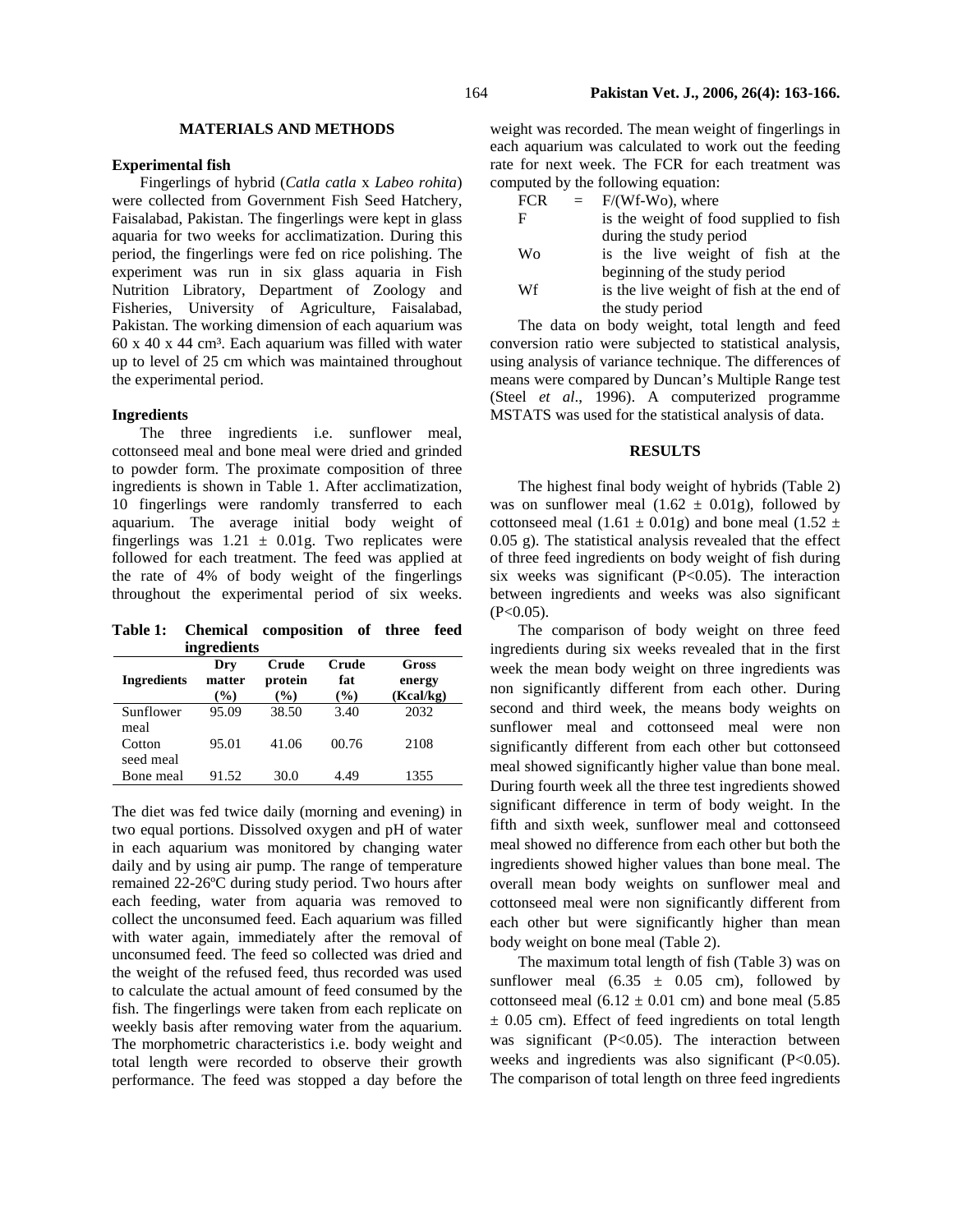| No.<br>оf<br>weeks | Sunflower<br>meal             | Cotton<br>seed meal          | <b>Bone meal</b>             |
|--------------------|-------------------------------|------------------------------|------------------------------|
| 0                  | $1.21 \pm 0.00^a$             | $1.20 \pm 0.00^a$            | $1.20 \pm 0.00^a$            |
|                    | $1.28 \pm 0.00^a$             | $1.28 \pm 0.00^a$            | $1.26 \pm 0.00^a$            |
| $\mathfrak{D}$     | $1.33 \pm 0.03^{ab}$          | $1.34 \pm 0.00^a$            | $1.30 \pm 0.00^b$            |
| 3                  | $1.37 \pm 0.00$ <sup>ab</sup> | $1.43 \pm 0.00$ <sup>a</sup> | $1.36 \pm 0.15^b$            |
| 4                  | $1.43 \pm 0.01^b$             | $1.55 \pm 0.01^{\text{a}}$   | $1.40 \pm 0.00$ <sup>c</sup> |
| 5                  | $1.55 \pm 0.00^a$             | $1.55 \pm 0.01^{\text{a}}$   | $1.47 \pm 0.00^b$            |
| 6                  | $1.62 \pm 0.10^a$             | $1.61 \pm 0.01^a$            | $1.52 \pm 0.05^b$            |
| Mean               | $1.43 \pm 0.01^a$             | $1.46 \pm 0.00^a$            | $1.39 \pm 0.03^b$            |

**Table 2: Weekly variation of mean body weight (g) of hybrid (***Catla catla* **x** *Labeo rohita***) fish fed on three feed ingredients** 

Mean values with different superseripts within a row differ significantly  $(P<0.05)$ .

during six weeks showed that in the first week the total length for fish fed sunflower meal, cottonseed meal and bone meal was non significantly different from each other. During second, third and fourth week, the mean total length on sunflower meal was significantly higher than cottonseed meal and bone meal, whereas the difference between the latter two ingredients was non significant. During fifth week, the means of total length on three ingredients were non significantly different from each other. In sixth week, mean total length for sunflower meal and cottonseed meal was similar but the sunflower meal was significantly different from bone meal. The overall mean total length on sunflower meal was significantly higher than mean total length on cottonseed meal and bone meal, however, the total length on cotton seed meal was non significantly different from bone meal (Table 3).

**Table 3: Weekly variation of mean total length (cm) of hybrid fingerlings (***Catla catla* **x**  *Labeo rohita***) fed on three feed ingredients** 

| No.<br>of<br>weeks | Sunflower<br>meal          | <b>Cotton</b><br>seed meal | <b>Bone meal</b>           |
|--------------------|----------------------------|----------------------------|----------------------------|
| 0                  | $5.35 \pm 0.01a$           | $4.90 \pm 0.05^{\text{a}}$ | $5.09 \pm 0.05^{\text{a}}$ |
| 1                  | $5.41 \pm 0.01^a$          | $5.15 \pm 0.03^a$          | $5.25 \pm 0.05^{\text{a}}$ |
| $\mathfrak{D}$     | $5.50 \pm 0.05^{\circ}$    | $5.39 \pm 0.05^b$          | $5.38 \pm 0.05^b$          |
| 3                  | $5.71 \pm 0.00^a$          | $5.48 \pm 0.05^{\rm b}$    | $5.50 \pm 0.05^{\rm b}$    |
| 4                  | $5.90 \pm 0.05^{\text{a}}$ | $5.57 \pm 0.05^b$          | $5.62 \pm 0.05^b$          |
| 5                  | $6.01 \pm 0.05^{\text{a}}$ | $5.70 \pm 0.05^{\text{a}}$ | $5.74 \pm 0.05^{\text{a}}$ |
| 6                  | $6.35 \pm 0.05^{\text{a}}$ | $6.12 \pm 0.05^{ab}$       | $5.85 \pm 0.05^b$          |
| Mean               | $5.78 \pm 0.03^{\text{a}}$ | $5.46 \pm 0.04^b$          | $5.47 \pm 0.03^b$          |

Mean values with different superseripts within a row differ significantly  $(P<0.05)$ .

The overall highest mean FCR values of hybrids (Table 4) was for bone meal  $(2.46 \pm 0.01)$ , followed by cottonseed meal  $(2.17 \pm 0.01)$  and sunflower meal  $(1.78$  $\pm$  0.05). The overall mean values of FCR for sunflower meal, cotton seed meal and bone meal were significantly different from each other (Table 4).

|  | Table 4: Weekly variation of mean FCR values of |  |  |  |
|--|-------------------------------------------------|--|--|--|
|  | hybrid fingerlings (Catla catla x Labeo         |  |  |  |
|  | <i>rohita</i> ) fed on three feed ingredients   |  |  |  |

| <i>roma r</i> ica on un ce reca mgreulems |                              |                   |                            |  |
|-------------------------------------------|------------------------------|-------------------|----------------------------|--|
| No. of                                    | <b>Sunflower</b>             | <b>Cotton</b>     | <b>Bone meal</b>           |  |
| weeks                                     | meal                         | seed meal         |                            |  |
| 1                                         | $1.52 \pm 0.01^b$            | $2.02 \pm 0.16^a$ | $2.13 \pm 0.01^a$          |  |
| 2                                         | $1.59 \pm 0.04$ <sup>c</sup> | $2.03 \pm 0.26^b$ | $2.32 \pm 0.03^a$          |  |
| 3                                         | $1.75 \pm 0.10^c$            | $2.10\pm0.18^{b}$ | $2.34 \pm 0.01^a$          |  |
| $\overline{4}$                            | $1.89 \pm 0.17^b$            | $2.28 \pm 0.19^a$ | $2.46 \pm 0.05^{\text{a}}$ |  |
| 5                                         | $1.82 \pm 0.03$ <sup>c</sup> | $2.22 \pm 0.17^b$ | $2.50 \pm 0.00^a$          |  |
| 6                                         | $1.85 \pm 0.00^{\rm bc}$     | $2.26 \pm 0.17^b$ | $2.72 \pm 0.01^a$          |  |
| Mean                                      | $1.78 \pm 0.05^{\circ}$      | $2.17 \pm 0.01^b$ | $2.46 \pm 0.01^a$          |  |

Mean values with different superseripts within a row differ significantly  $(P<0.05)$ .

#### **DISCUSSION**

The hybrid fingerlings (*Catla catla* x *Labeo rohita*) gained higher body weight and maximum total length on sunflower meal, followed by cottonseed meal and bone meal. The overall growth pattern of fingerlings also remained highest for sunflower meal. The findings of Shabbir *et al*. (2003) are in agreement with the present study. They reported higher growth of *Cirrhinus mrigala* on sunflower meal, followed by maize gluten and wheat bran. Ali and Salim (2004) noted that *Labeo rohita* gained 2.63 ± 0.45g body weight on sunflower meal, which is higher than the weight gained by hybrids  $(1.62 \pm 0.05)$  in the present study. The difference in weight gain may be due to variations in experimental fish and feed used. Ali and Salim (2004) used balanced feed, whereas in the present study single ingredient was used in the experiment. The next higher growth of hybrids (*Catla catla* x *Labeo rohita*) was on cottonseed meal. Jabeen *et al*. (2004) reported that *Cirrhinus mrigala* gained body weight of 1.17g on cottonseed meal. The body weights gained by hybrids and *Cirrhinus mrigala* were higher on cottonseed meal as compared to other ingredients in both studies.

As far as the value of FCR is concerned, the better (lower) feed conversion ratio was observed for sunflower meal, followed by cottonseed meal and bone meal. Ali and Salim (2004) noted higher FCR value for rice polish (5.27), followed by fish meal (3.026) and